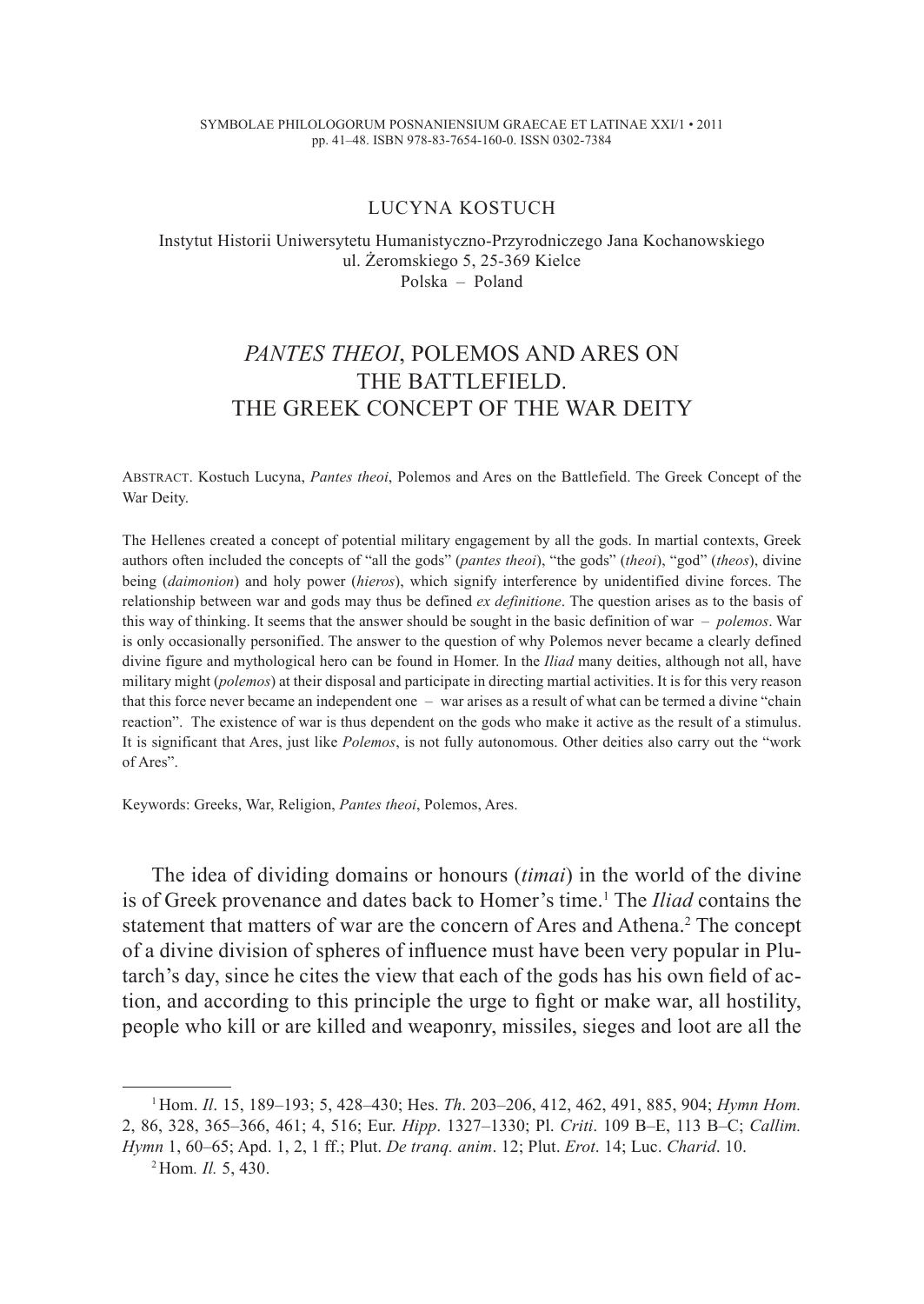domain of the god called Enyalios or Stratios.3 This picture is complemented by Lucian, who adds that the gods have no quarrel with the honours allocated to them and thus, for example, Athena, the commander of wars does not fight with Artemis over hunting, and she yields to Athena in military matters.<sup>4</sup>

At the same time the source materials, starting from Homer himself, argue that the concept of war as the domain of Ares and Athena remains merely an antique declarative form, and that all of the gods are engaged in military activities.

Attempting to introduce some order into the complex Greek polytheistic system,<sup>5</sup> contemporary analysts point to two sacred characters of war – brutal military force, as personified by Ares, and "civilised war" under the patronage of Athena, while acknowledging the role of Zeus and the guardian deities of poleis as the givers of military victory.<sup>6</sup> There is also a division between fighting deities, deities bringing salvation from the oppressions of war, and those personifying it.7 All of these divisions are, however, simplifications. R. Lonis is right to point out the lack of a deity defined as the god of war in the classical Greek era.8 Such a deity does not exist, as war is the common domain of all the gods. The Hellenic military sacrum turns out to be a system in which all of the gods are potentially patrons of war, while this function may be fulfilled, according to time and place, by a group of deities, single deity or even a nameless god. If a list were created of divine beings participating at least once in a war or battle, or present in military ideology, it would be extremely long and would not lack even nymphs and muses.

In the *Iliad* Zeus, the leader of the gathering of gods, is referred to significantly in the phrase "Zeus and the other immortals" (Ze $\alpha \in \alpha \in \mathbb{Q}$ )  $\alpha \in \alpha$   $\alpha \in \alpha$  $\alpha\lambda\lambda\omega$ . The father of the gods wants to make a decision as to the fate of Troy, taking into consideration the pleasure of all the gods.10 As Hesiod writes, "all the gods" (*pantes theoi*) took part in the struggle against the Titans.11 Theognis asks

*lopaedia of Religion and Ethics*, vol. XII, New York 1921, p. 696; F. Vian, *La Fonction guerrière dans la mythologie grecque*, [in:] J.-P. Vernant (ed.), *Problemès de la guerre en Grèce ancienne*, Paris 1968; S. Deacy, *Athena and Ares: War, Violence, and Warlike Deities*, [in:] H. van Wees (ed.), *War and Violence in Ancient Greece*, London 2000, pp. 285–298.

7M. Jost, *Les divinités de la guerre*, [in:] F. Prost (ed.), *Armées, et sociétés dans la Grèce classique, aspects sociaux et politiques de la guerre aux Ve. et IVe. s. av. J.-C*., Paris 1999, pp. 163–178.<br><sup>8</sup>R. Lonis, *Guerre et religion en Grèce à l'époque classique, Recherches sur les rites, les* 

*dieux, ľidéologie de la victoire*, Paris 1979, p. 199.<br>
<sup>9</sup>Hom. *Il.* 2, 49; 3, 298; 3, 308; Hes. *Th.* 624.<br>
<sup>10</sup>Hom. *Il.* 4, 14–18.<br>
<sup>11</sup>Hes. *Th.* 667.

<sup>&</sup>lt;sup>3</sup> Plut. *De tranq. anim.* 12; *Erot.* 14.<br><sup>4</sup> Luc. *Charid.* 10. **5Greek polytheism is indescribable: R. Parker,** *Polytheism and Society at Athens***, Oxford** 2005, 387 ff.<br><sup>6</sup>For example: E. Gardner, *War, War-Gods (Greek and Roman)*, [in:] J. Hastings (ed.), *Encyc-*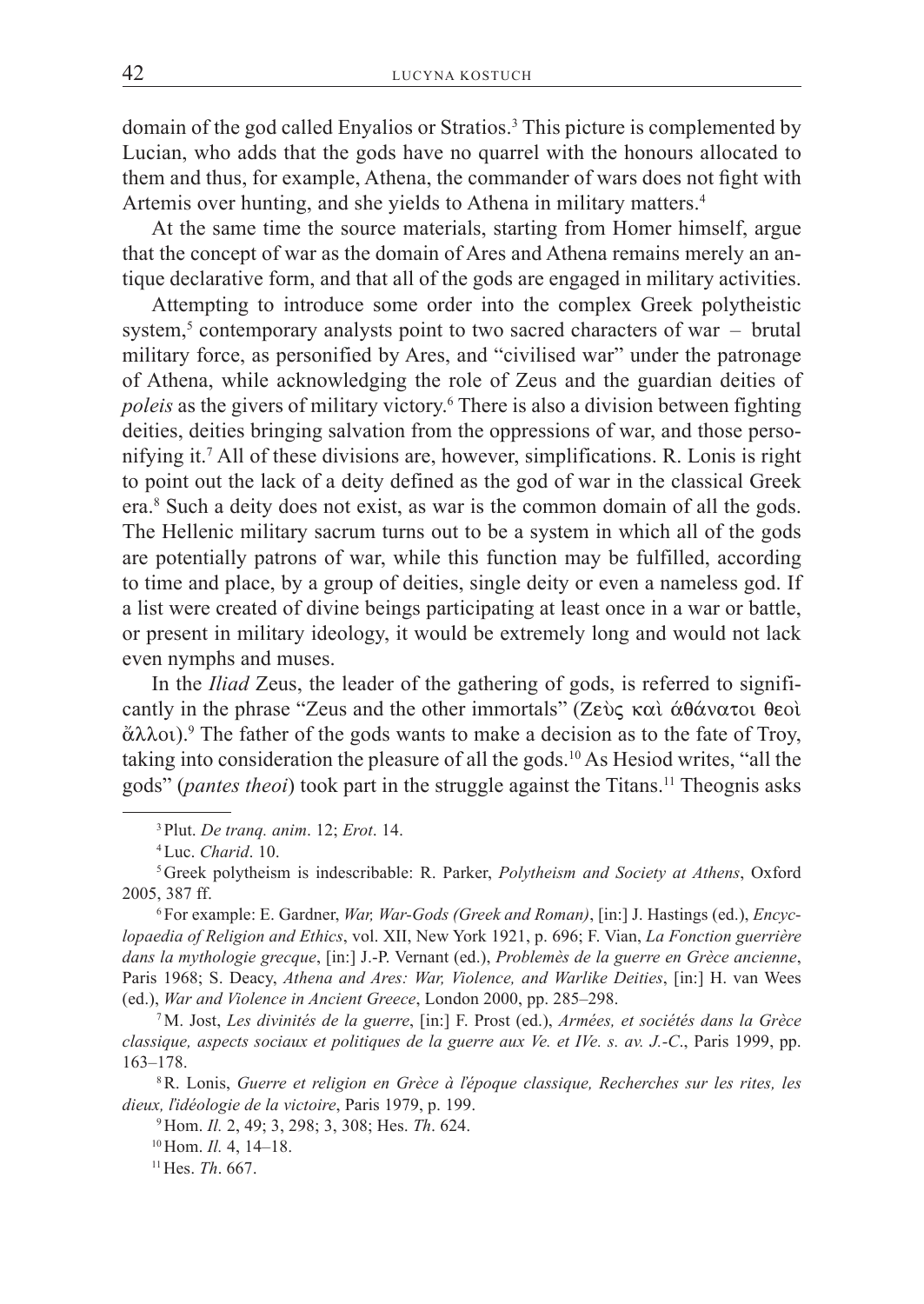Zeus and the other gods to defend the city together.12 In Plato's *Phaedrus* we also see Zeus leading an army consisting of all the gods, except for Hestia, organised into units led by allocated deities.13 The entirety of the gods is also defined by the phrase "gods and goddesses". Zeus forbids the gods to take part in the battle, using the expression "all the gods and all the goddesses" ( $\pi \alpha v \tau \epsilon \varsigma \tau \epsilon \theta \epsilon o \tau \pi \alpha \sigma \alpha i$ )  $\tau \in \theta \in \alpha_1$ .<sup>14</sup> Hesiod states clearly that both male and female deities participated in the fight against the Titans.<sup>15</sup> The concept of "all the gods" appears often in literature in a military context. Herodotus, describing the battle of Salamis, states that a decision was taken to pray to "all the gods" ( $\pi \hat{\alpha} \sigma \iota$   $\theta \in \tilde{\alpha}$ ).<sup>16</sup> In the Spartan polis, according to Plutarch, all the gods and goddesses are connected to war and carry spears to signify this.<sup>17</sup> In the epigram of Leonidas of Tarentum, Eurotas reminds Aphrodite that in Sparta everyone must carry a weapon, including her.18 The people of Rhodes made an offering of nine hundred stone missiles, dedicating them to "all the gods".19 As it turns out, such a "collective deity" is not only typical of the Hellenes, but for the Indo-European way of thinking in general,20 and the expression "all the gods" (*pantes theoi*) is found as early as in Mycenaean texts as *pa-si-te-o-i*, meaning all of those gods who are required at a given moment.<sup>21</sup>

There are many references to decisions about war and victory, and also about the possibility of occupying a defined territory, being taken simply by "the gods" (*theoi*),<sup>22</sup> which in many cases must correspond to the phrase "all the gods" (*pantes theoi)*, and in others may be a form of literary simplification.

The Hellenes believed that local gods and heroes, connected with a particular territory, took part in battles, $2<sup>3</sup>$  while there was no custom of listing these deities, and it is thus difficult to define the idea of a divine patron of the polis.<sup>24</sup> Crossing the natural boundaries such as mountains and rivers which most often formed the boundaries of the polis involved sacrifices and augury. The boun-

<sup>18</sup> *Anth. Pal.* 9, 320.<br><sup>19</sup>A. Chaniotis, *War in the Hellenistic World*, Oxford 2005, pp. 146–147.

<sup>20</sup> J.D. Mikalson, *Honor Thy Gods: Popular Religion in Greek Tragedy*, Chapel Hill 1991, p. 18 ff; M.L. West, *Indo-European Poetry and Myth*, Oxford 2007, p. 122.<br><sup>21</sup> *Pantes theoi*, see: F. Jacobi, *Pantes theoi*, Halle 1930; K. Ziegler RE 1949, XVIII 3, pp.

697–747. 22For example: Aesch. *Sept.* 271–279; Hdt. 8, 109; Xen. *Hell.* 6, 3, 6; Xen. *Anab*. 3, 2; Xen.

*Cyr.* 1, 6, 2; Diod. Sic. 16, 79, 4; 16, 86, 6; 20, 63, 1; Plut. *Tim*. 26; Arr., *Anab*. 5, 29, 1. 23 J.D. Mikalson, *Herodotus and Religion in the Persian Wars*, Chapel Hill 2003, p. 169.

24R. Parke, op. cit., p. 387; S.C. Cole, *Civic Cult and Civic Identity*, [in:] M.H. Hansen (ed.), *Sources for the Ancient Greek City-State*, Copenhagen 1995, pp. 292–325.

<sup>&</sup>lt;sup>12</sup>Theognis 757 West.

<sup>13</sup>Pl. *Phaedr*. 246 E – 247 A. 14Hom. *Il*. 8, 5 ff; 8, 20. 15Hes. *Th*. 667

<sup>16</sup>Hdt. 8, 64; Hom. *Il*. 7, 411–412.

<sup>17</sup>Plut. *Constit. Lac*. 28.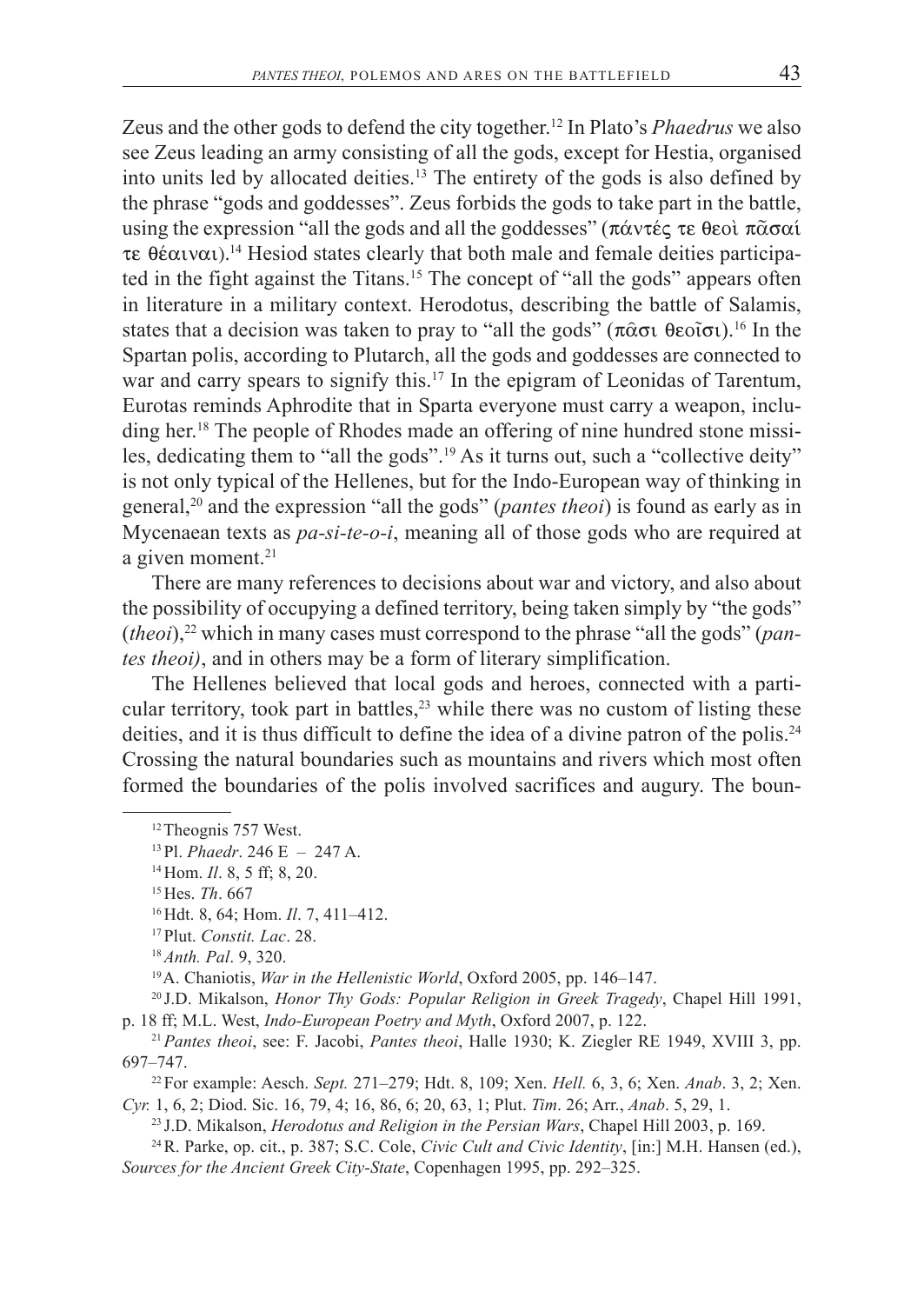daries themselves had a sacred character.<sup>25</sup> Seas, rivers, mountains and other natural elements were inhabited by gods who allowed passage, or not, and therefore these also had an involvement in military conflicts.<sup>26</sup> In the event of a city being threatened by siege, all the local gods were called upon for help and, as Aeschylus shows, their statues were even embraced.<sup>27</sup> Another example distant in time, that of Selinunte, confirms this rule. The text of an inscription from this city indicates that an innumerable amount of local gods was engaged in military matters, and there is the additional phrase "other gods".28 This expression is surely a reference to the unnamed divine patrons of the polis. In the Hellenistic period the idea also appears of deities being patrons to the army as an institution seemingly separate from the polis.<sup>29</sup>

In martial contexts, Greek authors often included the concepts of "god" (*theos*), divine being (*daimonion*) and holy power (*hieros*),<sup>30</sup> which signify interference by unidentified divine forces.

Victory, on the other hand, could depend on a specific deity.<sup>31</sup> In inscriptions from the Hellenistic period many divine beings appear in the role of separate patrons of war.32 References to Zeus in this case may often mean a generalisation of divine will, as represented by Zeus, in the form of the father of the gods.<sup>33</sup>

These selected examples allow us to conclude that the Hellenes created a concept of potential military engagement by all the gods. The relationship between war and gods may thus be defined *ex definitione*. The question arises as to the basis of this way of thinking. It seems that the answer should be sought in the basic definition of war – *polemos*. It is easy to notice that this is cannot be grasped simply in the context of Greek cosmology. The source records do not even allow us to give war (*Polemos*) an ontological status. Hesiod does not include war in the divine genealogy, thus Polemos has no parents. It is not

29R. Parker, op. cit., p. 403.

30For example: Aesch. *Pers.* 353–355; Hdt. 1, 87; 2, 120; 7, 10; 8, 53; 8, 94; Pind. *Pyth.* 8, 76–77; Plut. *De def. or*. 14; W.K. Pritchett, *The Greek State at War*, vol. III: *Religion,* Berkeley 1979, pp. 19–41. 31For example: Hdt. 6, 82; 6, 105; 9, 61; 9, 65; Thuc. 2, 71; 4, 116; Xen. *Anab.* 3, 1, 12; Plut.

*Arist*. 18–20; Plut. *De malig. Herod.* 27; Paus. 1, 13, 8; 1, 28, 4. <sup>32</sup>For example: Artemis Soteira, Athena Nike, Athena Soteira Nike, Athena Nikephoros, Hera-

kles Kallinikos, Hermes Hegemonios, Zeus Soter; see: A. Chaniotis, op. cit., p. 164; commitment to Zeus Soter and Athena Soteira for protection by both sea and land, see: R. Parker, op. cit., p. 403.

<sup>25</sup>M.H. Jameson, *Sacrifice Before Battle*, [in:] V.D. Hanson (ed.), *Hoplites. The Classical Greek Battle Experience*, London and New York 1993, pp. 198, 202–203. <sup>26</sup>For example: Aesch. *Pers.* 497 ff, 745–746; Hdt. 7, 8.

<sup>&</sup>lt;sup>27</sup> For example: Theognis 757 West; Aesch. *Sept.* 253 ff; Plut. *Arist*. 11.<br><sup>28</sup> Zeus, Phobos, Herakles, Apollo, Poseidon, Tyndaridai, Athena, Malophoros (Demeter), Pasikrateia (Persephone); SIG 1122; IG XIV 268; W. M. Calder, *The Inscription from Temple G at Selinus*, GRBS Monographs 4, 1963.

<sup>33</sup>M. P. Nilsson, *Greek Piety*, Oxford 1948, p. 59.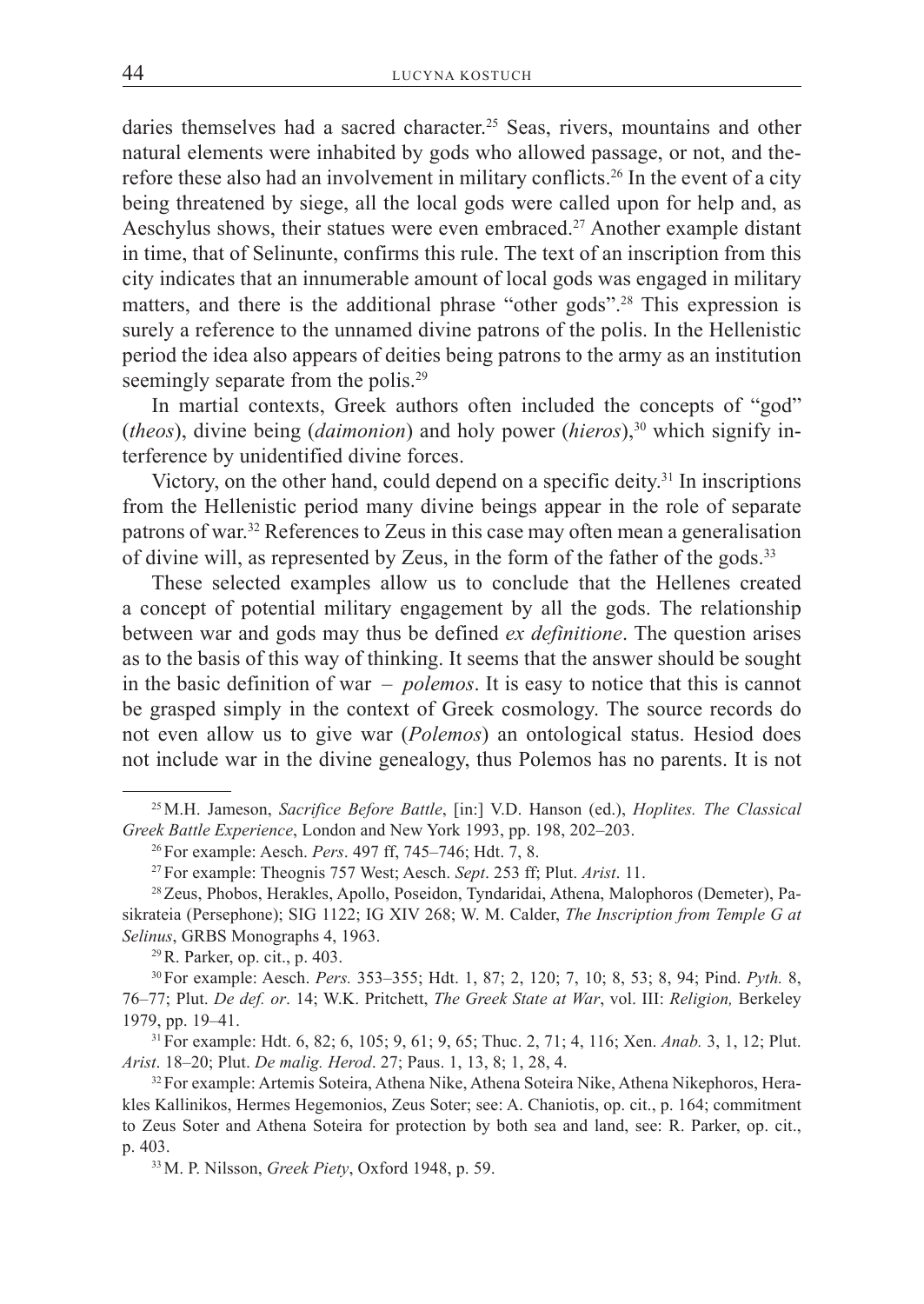therefore known when or how war emerged in the cosmogonic process. In the *Theogony* the word *polemos* appears for the first time along with the information that Hecate is involved in martial matters. $34$  War is a force undoubtedly present in the world of the gods, but devoid of clear contours and thus is not pictured so willingly. Apelles immortalised this force as a being with bound hands in the triumphal carriage of Alexander the Great.<sup>35</sup> War is only occasionally personified. In the *Iliad, polemos* has a snout  $(\pi \tau \circ \lambda \epsilon \mu \circ \sigma \circ \tau)$  and  $\pi \circ \lambda \circ \tau$  Pindar gives War (grammatically masculine) a daughter named Alala, making her the personification of a war cry ('Aλαλά Πολέμου θύγατερ).<sup>37</sup> Nothing however is known of the mother of this female figure. Heraclites ascribes Polemos the function of father and king of everything that exists.<sup>38</sup> Aesop makes him the husband of Hubris.<sup>39</sup> War also takes on personal characteristics in Aristophanes' *Peace*, in which it pounds Hellenic cities in a mortar.<sup>40</sup> Much later Polemos was given a sister –  $Enyo.<sup>41</sup>$ 

The answer to the question of why Polemos never became a clearly defined divine figure and mythological hero can be found in Homer. In the *Iliad* many deities, although not all, have military might (*polemos*) at their disposal and participate in directing martial activities  $(\pi \circ \lambda \varepsilon \mu)$   $\hat{\varepsilon}$  are  $\hat{\varepsilon}$  are  $\hat{\varepsilon}$  are  $\hat{\varepsilon}$  are  $\hat{\varepsilon}$  are  $\hat{\varepsilon}$  are  $\hat{\varepsilon}$  are  $\hat{\varepsilon}$  are  $\hat{\varepsilon}$  are  $\hat{\varepsilon}$  are  $\hat{\varepsilon}$  are  $\hat{\varepsilon$ reason that this force never became an independent one – war arises as a result of what can be termed a divine "chain reaction". The mechanism is set in play by Zeus, often not acting on his own, and the martial forces are transferred to the battlefield, also appearing in the guise of *neikos* and *Eris,* divine beings subordinate to the father of the gods. The existence of war is thus dependent on the gods who make it active as the result of a stimulus, which can be seen at the etymological level as the word *polemos* is connected with the action of shaking.<sup>43</sup> In the *Iliad* Zeus dispatches Athena to initiate strife (*neikos*).44 On another occasion the god sends Eris with the symbols (devices) of war  $(\pi \circ \lambda \in \mathfrak{p} \circ \alpha \circ \lambda)^{45}$  In the *Cypria* Zeus and Themis planned a war, and then Eris inspired *neikos* among three goddesses, after which Hermes appeared in the role of messenger.46 Euripides had Zeus send a vision (*eidolon*) of Helen to Ilion as an element necessary

<sup>&</sup>lt;sup>34</sup> Hes. *Th.* 410–452; see: J. S. Clay, *Hesiod's Cosmos*, Cambridge 2003, p. 130. <sup>35</sup> Plin. *NH* 35, 94. <br><sup>36</sup> Hom. *Il*. 10, 8. <sup>37</sup>Pind. frag. 78.

<sup>&</sup>lt;sup>38</sup> Diels-Kranz 22 B 53.<br><sup>39</sup> Esopus 533.

<sup>40</sup>Aristoph. *Pax* 228 ff.

<sup>41</sup>Quint. Smyrn. 8, 460 f.

<sup>42</sup>For example: Hom. *Il.* 5, 330–333; 5, 428–430.

<sup>43</sup> P. Chantraine, *Dictionnaire étymologique de la langue grecque*, Paris 1968–1980, p. 875.<br><sup>44</sup>Hom. *Il*. 17, 544–546.<br><sup>45</sup>Hom. *Il*. 11, 3–4.<br><sup>46</sup>Proc. *Chrest.* 1 ff.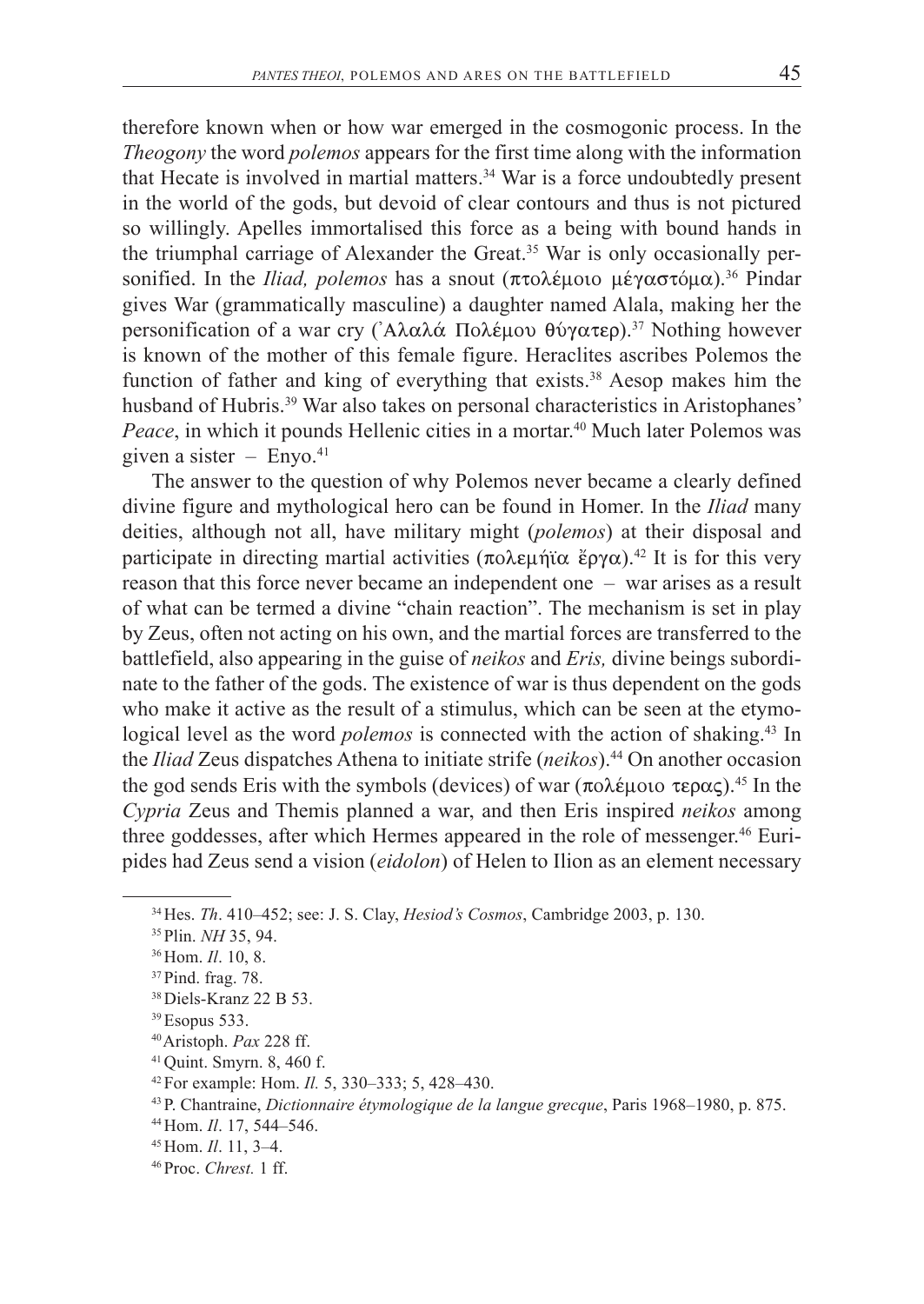to inspire Eris.47 The most obvious illustration of the method of initiating the process of war is Zeus appearing in the role of parent to Athena, a goddess drenched in war and battle ( $\pi$ όλεμοι τε μάχαι),<sup>48</sup> and often its donor ( $\pi$ ολεμω δο- $\tau \dot{\epsilon}$ ρραν).<sup>49</sup> The archaic conviction that *polemos* is a force difficult to grasp and largely belonging to the world of the gods can be found in the fact that up until the 4th century BC this concept referred mainly to war without limits in time, and this term was not used to refer to any specific war.<sup>50</sup> Such expressions as "the Median War" (*ho Mēdikos polemos*) or "the Ionic War" (*ho Ionikos polemos*) appear only occasionally.51 It is only in the Hellenistic period that *polemos* means a specific war– *Lamniakos polemos*, *Symmachikos polemos*, *Kretikos polemos* etc.52 Earlier, a specific war was *ta Trōїka*, *ta Medika.*<sup>53</sup>

Another definition of war, Ares ( $\alpha$ Apn $\varsigma$ ), was initially probably nothing more than an abstract idea.<sup>54</sup> For the Hellenes, war was simply "the work of Ares"  $(\xi \rho \gamma \omega)$  "Apnoc).<sup>55</sup> Even though Ares appears in the divine genealogy, the gods (with a few exceptions) all have a grudge towards him.<sup>56</sup> Sophocles calls Ares a god without honour.57 His similarity to his mother (Hera) in the *Iliad* gradually developed into the concept of Ares' parthenogenetic birth,<sup>58</sup> explaining his lack of a fully rightful place in the higher structures of the divine world, and pushing the deity out onto an abstract level, similar to the descendents of Night, but born of fission.59 It is significant that Ares, just like *Polemos*, is not fully autonomous. Other deities also carry out the "work of Ares". As one of the *Homeric* 

52A. Chaniotis, op. cit., 171–172.

53Thuc. 1, 3; Hdt. 1, 1.

54M.P. Nilsson, *Geschichte der griechischen Religion*, München 1967, p. 518; W. Burkert, *Greek Religion*, Harvard 1985, p. 169; the Mycenaean evidence is inconclusive, see discussion: W. Pötscher, *Ares*, "Gymnasium", 66, 1959, p. 11–14; B.C. Dietrich, *The Origins of Greek Religion*, Berlin 1974, , p. 245; W. K. Pritchett, op. cit., p. 158; W. Burkert, *Greek Religion*…, p. 43; W. Burkert, *Hesiod in Context: Abstractions and Divinities in an Aegean-Eastern koiné*, [in:] E. Stafford, J. Herrin (eds), *Personification in the Greek World. From Antiquity to Byzantium*, London 2005, p. 18. 55Simonides 107 Diehl = *Anth. Pal*. 6, 50.

56Hom. *Il.* 5, 890 ff; see: A. M. Nicgorski, *Interlaced Fingers and Knotted Limbs: The Hostile Posture of Quarrelsome Ares on the Parthenon Frieze*, [in:] A. P. Chapin (ed.), *Charis: Essays in honor of Sara A. Immerwahr*, Princeton 2004, p. 296.

57Soph. *OT* 215. 58Hom*. Il*. 5, 892–893; Ov. *Fasti* 5, 229.

59See: N. Loraux, *What is a Goddess?*, [in:] P. Schmitt Pantel (ed.), *A History of Women. From Ancient Goddesses to Christian Saints*, Harvard 1994, p. 39.

<sup>&</sup>lt;sup>47</sup> Eur. *Elec.* 1282–1283.<br><sup>48</sup> Hes. *Th.* 924–926; *Hom. Hym.* 28, 4–12.<br><sup>49</sup> Alcaeus 298, 24; *Hom. Hym.* 11, 2.<br><sup>50</sup> See: G. Shipley, *Introduction: The Limits of War*, [in:] J. Rich, G. Shipley (eds), *War and Society in Greek World*, London 1993, p. 3.<br><sup>51</sup>Thuc. 1, 90; 8, 11.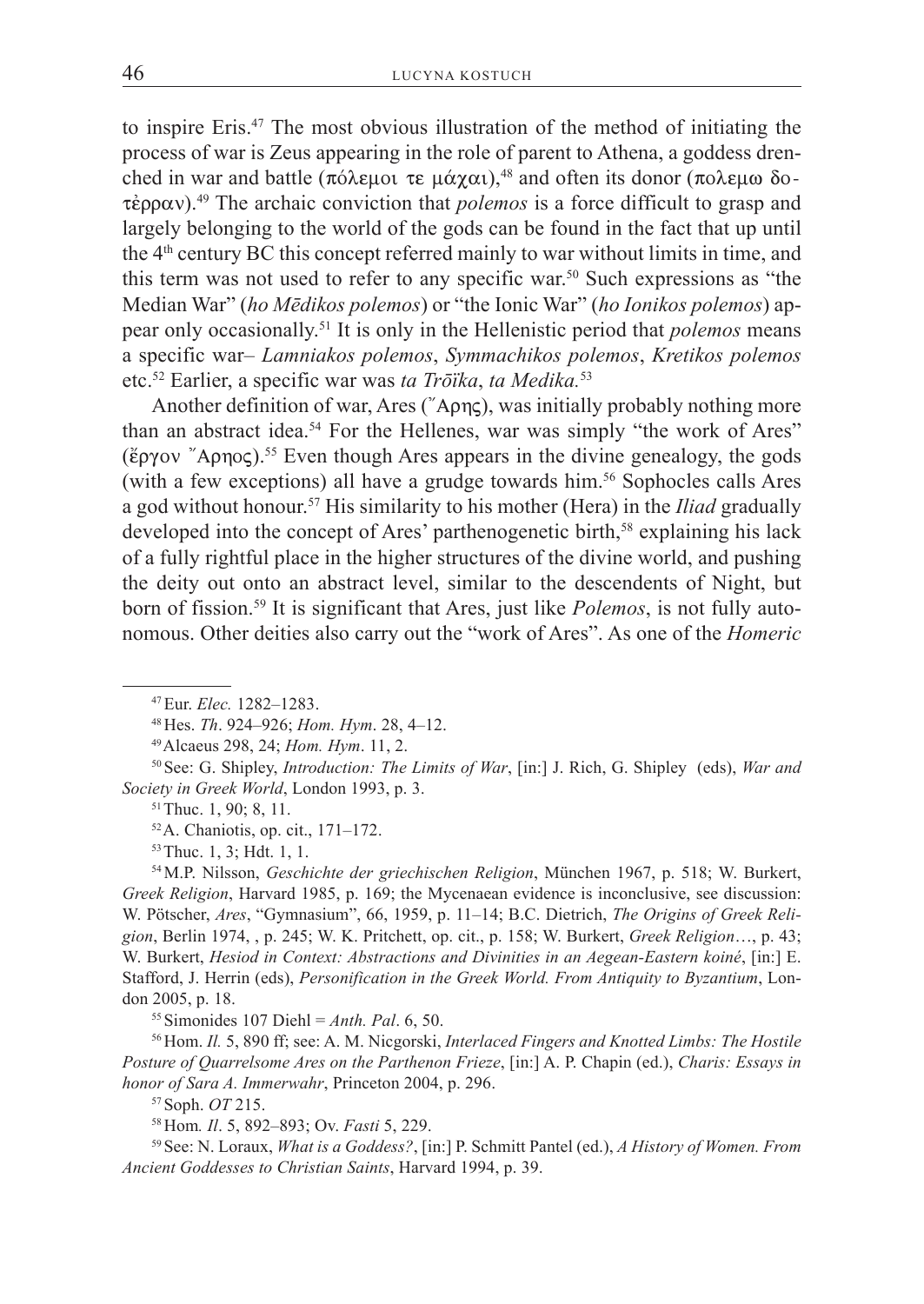*Hymns* claims, the "work of Ares" was chosen by Athena.<sup>60</sup> The goddess' epithet *Areia*<sup>61</sup> should be analysed in the same context, as should Zeus' epithet *Areios*<sup>62</sup> and Aphrodite's *Areia.*63 Euripides clearly states that even Dionysus contains an element of Ares and can foment the arrays of war.<sup>64</sup> We should note that it is never stated that any deities contain an element of Athena. The analogy with Ares forms a concept of divine victory – Nike. This divine being basically never achieved full autonomy.<sup>65</sup>

To conclude, we can recall the thoughts of Plato, who considered the gods to have two common features – beauty and bravery.<sup>66</sup> From the very earliest sources they are not subject to any divisions and are constant rivals in the divine world $67$ 

### *Pantes theoi*, Polemos and Ares on the Battlefield The Greek Concept of the War Deity

### S u m m a r y

The idea of dividing domains or honours (*timai*) in the world of the divine is of Greek provenance and dates back to Homer's time. The *Iliad* contains the statement that matters of war are the concern of Ares and Athena. The concept of a divine division of spheres of influence must have been very popular in Plutarch's and Lucian's day, since they cite the view that each of the gods has his own field of action. At the same time the source materials, starting from Homer himself, argue that the concept of war as the domain of Ares and Athena remains merely an antique declarative form, and that all of the gods are engaged in military activities. If a list were created of divine beings participating at least once in a war or battle, or present in military ideology, it would be extremely long and would not lack even nymphs and muses. In martial contexts, Greek authors often included the concepts of "all the gods" (*pantes theoi*), "the gods" (*theoi*), "god" (*theos*), divine being (*daimonion*) and holy power (*hieros*), which signify interference by unidentified divine forces. The Hellenes believed also that local gods and heroes, connected with a particular territory, took part in battles. They created a concept of potential military engagement by all the gods. The relationship between war and gods may thus be defined *ex definitione*. The question arises as to the basis of this way of thinking. It seems that the answer should be sought in the basic definition of war – *polemos*. War is only occasionally personified. The answer to the question of

<sup>60</sup>*Hom. Hym*. 5, 10. 61Paus. 1, 8, 4; 9, 4, 1–2; M.N. Tod, *<sup>A</sup> Selection of Greek Historical Inscriptions*, vol. II, Oxford 1946, 204. 17.<br><sup>62</sup> Paus. 5, 14, 6–7.

63Paus. 3, 17, 5.

64Eur. *Bacch.* 302–305; see: M.G. Lonnoy, *Ares et Dionysos dans la tragédie grecque: le rapprochement des contraires*, REG 98, 1985, p. 65–71.<br><sup>65</sup>W. K. Pritchett, op. cit., p. 168; see discussion: E. Bernert, *Nike*, RE XVII, 1936, 1, pp.

185–307, F.W. Hamdorf, *Griechische Kultpersonifikationen der vorhellenistischen Zeit*, Mainz 1964, pp. 58–62. 66Pl. *Resp*. 381 C.

67*Cypria* 2 ff; Eur. *Andr*. 278–279; Luc. *Charid.* 10.